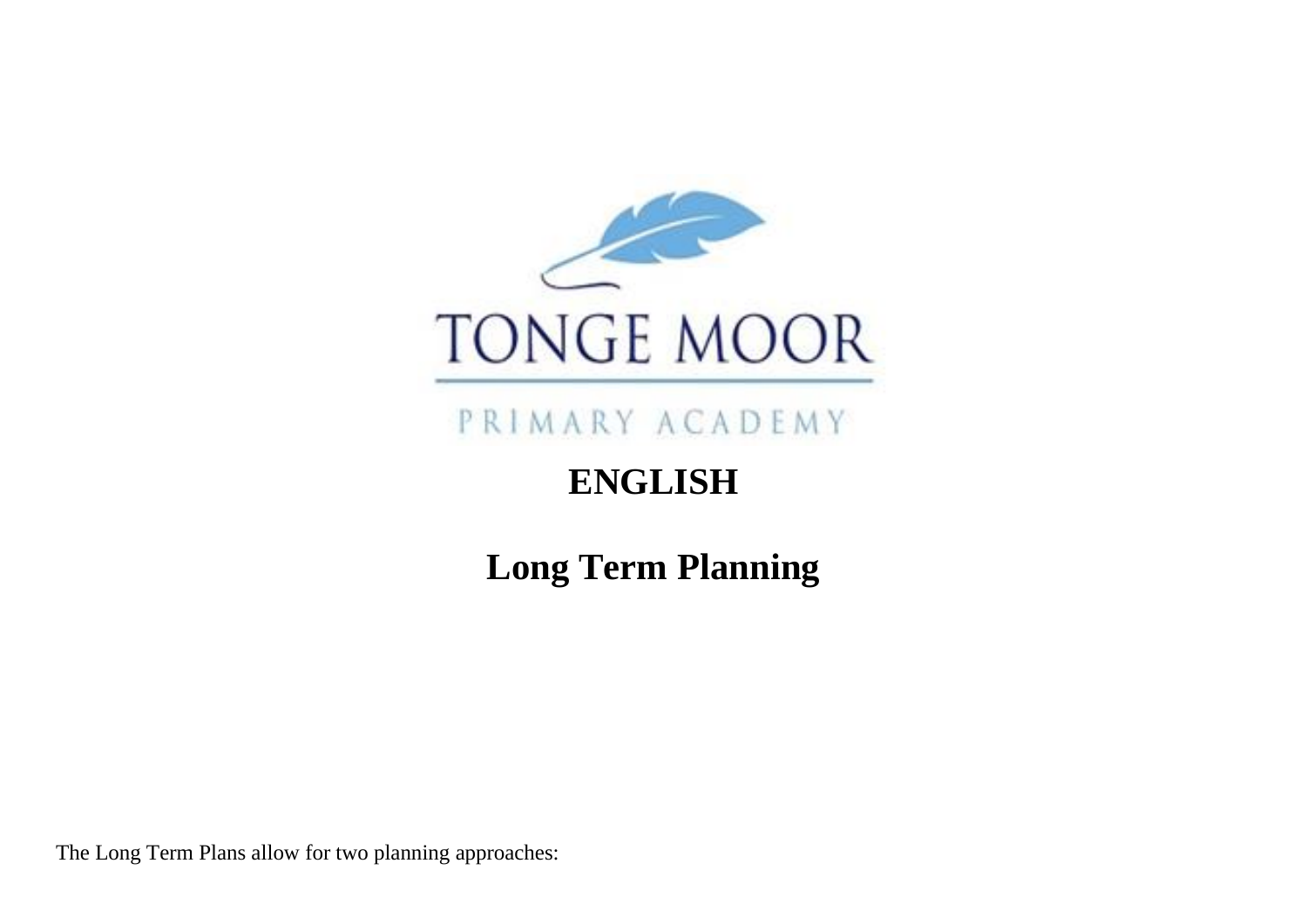- Planning which follows the teaching sequence for writing: designed to follow the three phases of the teaching sequence, leading to a quality written outcome (read and analyse, identify structure and use formulate a plan, writing phase).
- Interest led select a text type from the current year or previous year and remind children of the structure and key features. Allow children to research an independent topic of interest, children then use this as a stimulus to write for the text type.

Both approaches are designed to be tailored to the needs of the children through ongoing assessment/national expectations.

# **Modules**

The long term plans are designed to ensure whole school coverage of non-fiction genres/text types. There is alignment with other curriculum areas e.g. text types have been allocated to support of foundation curriculum subjects. Teachers must take note of the outcome statements to ensure progression in texts types and to avoid repetition across year groups. You may move modules around within your year group in order to make better links with the wider curriculum.

Each new unit of work is to be introduced with a poem that links to the text or the genre in some way.

# **Text Driven – Tonge Moor Literature Spine**

High quality texts have been selected for each year group, these comprise of one or two per term. Modules are taught with the key text at the centre, making learning meaningful and inspiring a love of reading for all.

# **RWI Phonics**

EYFS & KS1 have daily RWI Phonics lessons. These lessons provide a cohesive and creative approach to teaching children to read and write.

# **KS2 Reading**

Children in KS2 take part in regular reading lessons which are taught on a three week cycle. For 2 weeks, children take part in Book Talk lessons, these allow children to read and explore books matched to their reading ability whilst providing them with 'reasons for reading' linked to NC objectives. On the third week, children are taught using content domains to further develop and secure the knowledge skills and taught in reading lessons.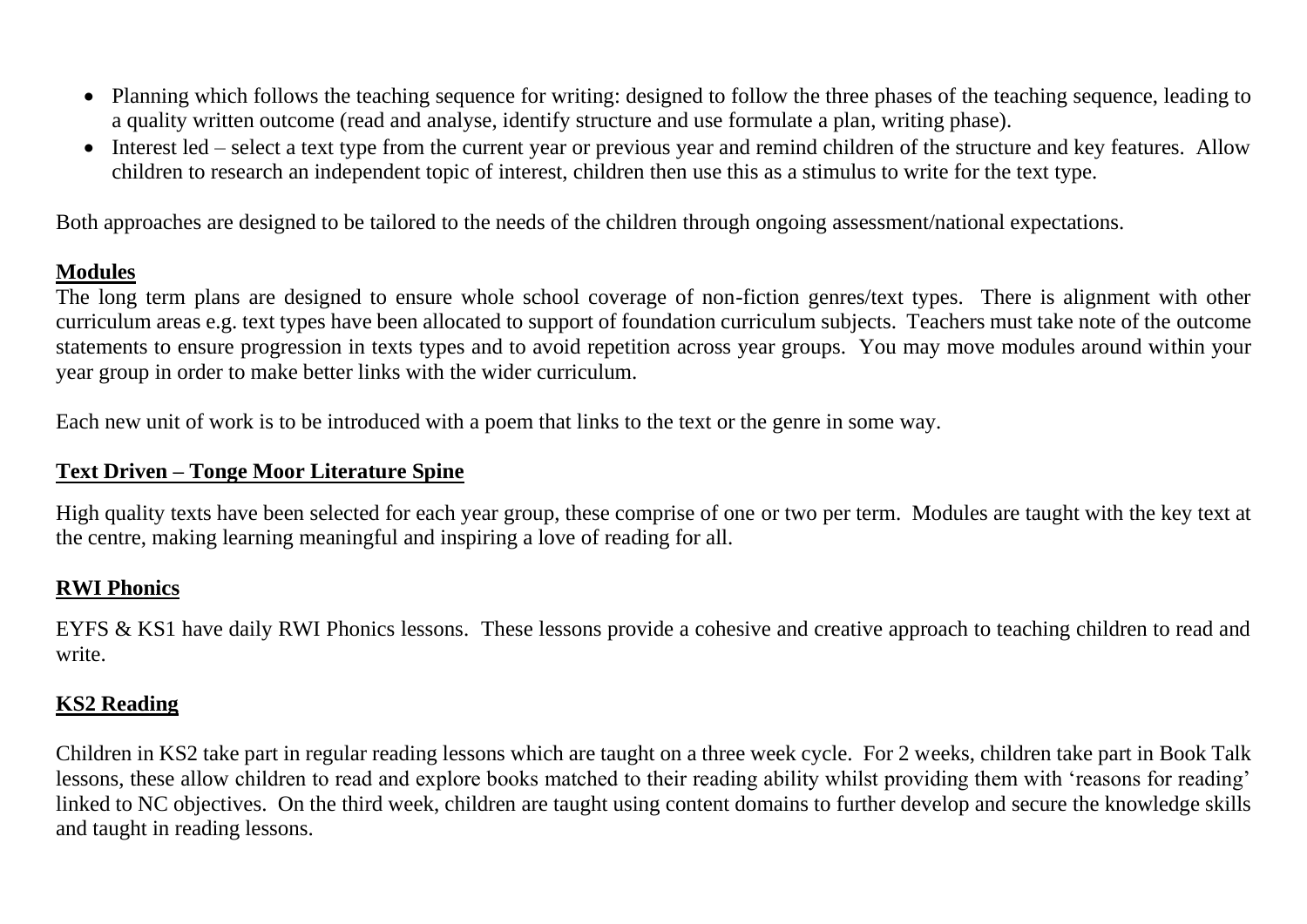|                                 | <b>Nursery</b>                        |             |
|---------------------------------|---------------------------------------|-------------|
|                                 |                                       | Handwriting |
| <b>i</b> g<br>Ξ<br>$\mathbf{S}$ | Shark in the Park<br>by Nick Sharratt |             |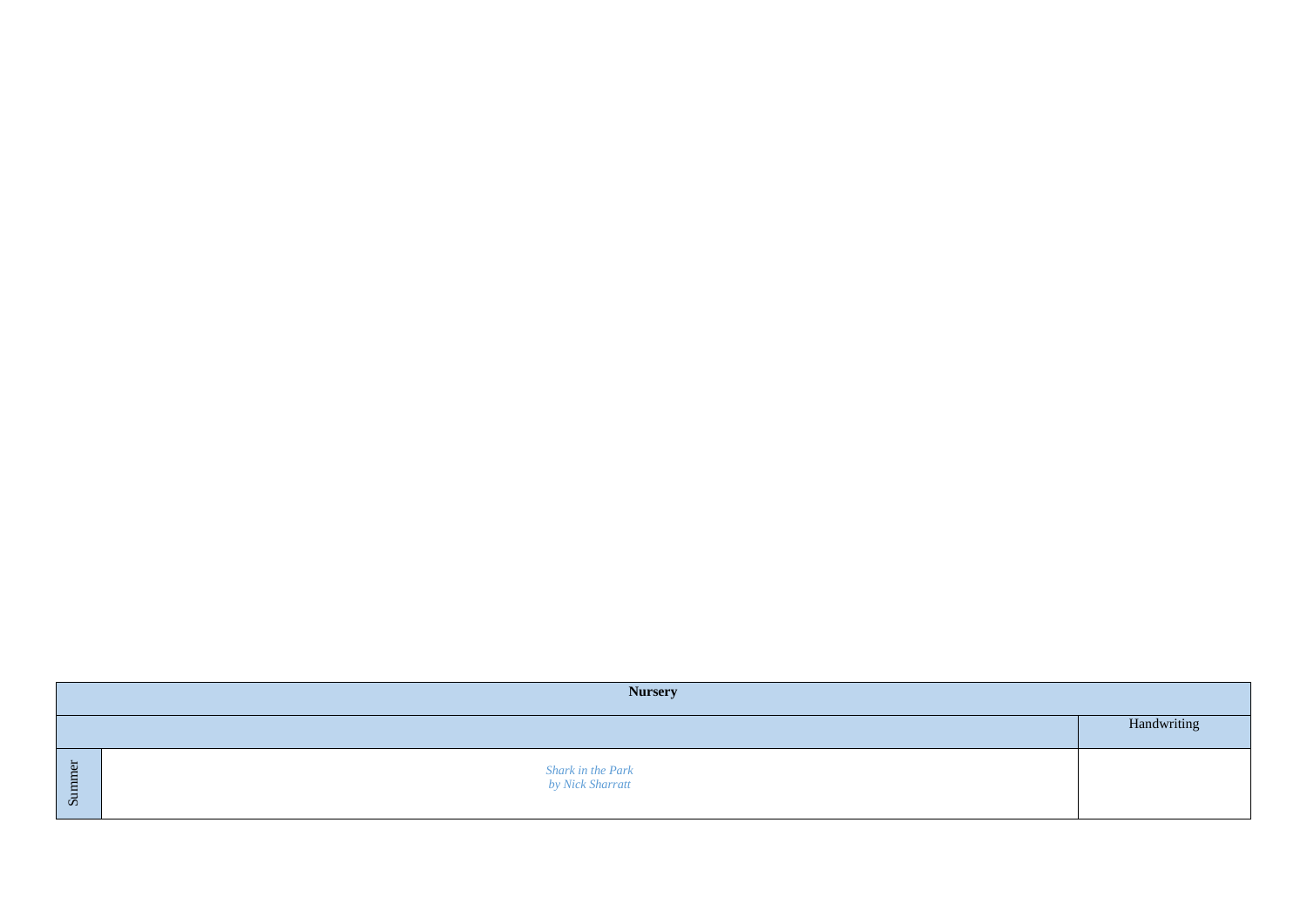| Spring | Supertato<br>by Paul Linnet and Sue Hendra                                                                                                                     |                                                                                                                                                                |                                                                 |  |  |
|--------|----------------------------------------------------------------------------------------------------------------------------------------------------------------|----------------------------------------------------------------------------------------------------------------------------------------------------------------|-----------------------------------------------------------------|--|--|
| Summer | The Three Little Pigs                                                                                                                                          |                                                                                                                                                                |                                                                 |  |  |
|        |                                                                                                                                                                | <b>Interest Led Writing</b><br>Interest Led Writing opportunities throughout in the form of independent learning, focussed activities and continuous provision |                                                                 |  |  |
|        |                                                                                                                                                                | Daily RWI Exposure of Sounds from Spring Term                                                                                                                  |                                                                 |  |  |
|        |                                                                                                                                                                | Reception                                                                                                                                                      |                                                                 |  |  |
|        | Text                                                                                                                                                           |                                                                                                                                                                |                                                                 |  |  |
| Autumn | It's okay to be different<br>by Todd Parr                                                                                                                      | Goldilocks and the Three Bears                                                                                                                                 |                                                                 |  |  |
| Spring | A Squash and a Squeeze<br>by Julia Donaldson                                                                                                                   | <b>Jack and the Beanstalk</b>                                                                                                                                  | Handwriting to be taught<br>through RWI speed sound<br>lessons. |  |  |
| Summer | <b>Ten Little Pirates</b><br>by Simon Rickerty                                                                                                                 | The Gingerbread Man                                                                                                                                            |                                                                 |  |  |
|        | <b>Interest Led Writing</b><br>Interest Led Writing opportunities throughout in the form of independent learning, focussed activities and continuous provision |                                                                                                                                                                |                                                                 |  |  |
|        |                                                                                                                                                                | <b>Daily RWI Lessons</b>                                                                                                                                       |                                                                 |  |  |

|                          | Year 1                       |                                        |                                                        |        |                      |  |  |
|--------------------------|------------------------------|----------------------------------------|--------------------------------------------------------|--------|----------------------|--|--|
|                          | Text                         | Fiction                                | Non-Fiction                                            | Poetry | Handwriting          |  |  |
|                          | $\blacksquare$               | <b>Stories with</b>                    | <b>Labels, Lists and Captions</b>                      |        |                      |  |  |
| $\overline{\phantom{0}}$ | άñ                           | predictable phrasing and patterned     | $(2 \text{ weeks})$                                    |        |                      |  |  |
|                          |                              | language                               |                                                        |        |                      |  |  |
|                          | $\equiv$<br>$B \overline{a}$ | $(4 \text{ weeks})$                    | Write labels and sentences for an in-class exhibition/ |        | Handwriting to be    |  |  |
|                          | $E \geq$                     | Write simple sentences using patterned | museum display                                         |        | taught through RWI   |  |  |
|                          | ىد<br>Bear                   | language, words and phrases taken      |                                                        |        | speed sound lessons. |  |  |
|                          |                              | from familiar stories.                 |                                                        |        |                      |  |  |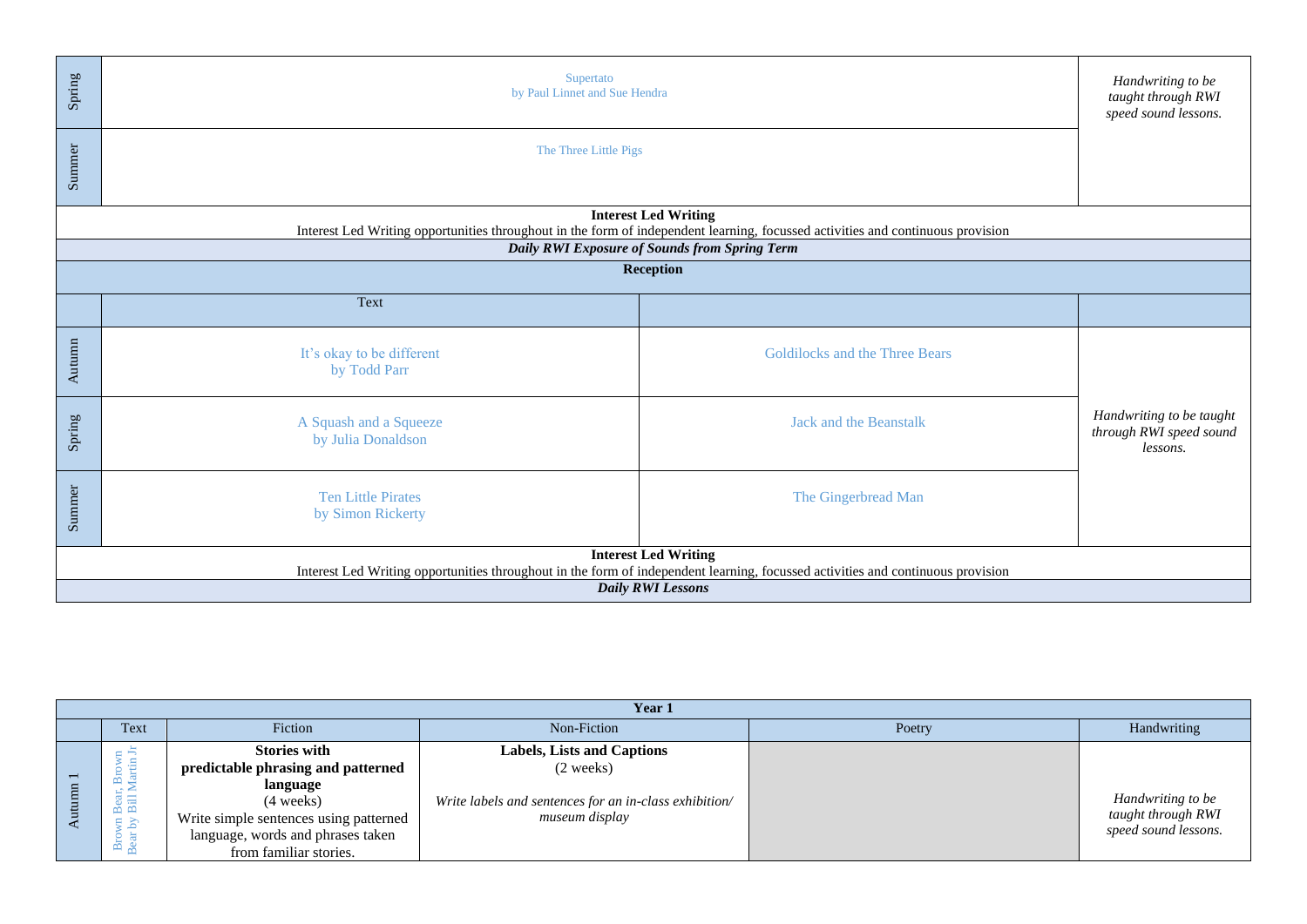| $\mathbb{C}$        |                                                     |                                                  | <b>Recount</b> (2 weeks)                                                      | Poetry using the Senses - Vocabulary Building (2)<br>weeks)                                                                                                         |                                                     |
|---------------------|-----------------------------------------------------|--------------------------------------------------|-------------------------------------------------------------------------------|---------------------------------------------------------------------------------------------------------------------------------------------------------------------|-----------------------------------------------------|
| Autumn              | going on<br>Micheal Rosen<br>Bear Hunt by           |                                                  | Write simple first person recounts based on personal                          |                                                                                                                                                                     |                                                     |
|                     | re;                                                 |                                                  | experience, using adverbs of time to aid sequencing                           | Read, discuss, perform free verse and write a poem.                                                                                                                 |                                                     |
|                     | .<br>و                                              |                                                  | $- First$ man on the moon                                                     |                                                                                                                                                                     |                                                     |
|                     |                                                     |                                                  | <b>Interest Led Writing (1 or 2 weeks)</b>                                    |                                                                                                                                                                     |                                                     |
|                     |                                                     |                                                  |                                                                               | One (or more) written outcomes based on previous genres/recapping genres from year before, linked with fiction/non-fiction modules already covered during the term. |                                                     |
|                     |                                                     |                                                  | <b>Daily RWI Lessons</b>                                                      |                                                                                                                                                                     |                                                     |
|                     |                                                     | Stories from fantasy worlds (4 weeks)            | <b>Report</b> (2 weeks)<br>A simple non-chronological report with a series of |                                                                                                                                                                     | Handwriting to be taught<br>through RWI speed sound |
| Spring 1            |                                                     | Write a series of sentences to describe a        | sentences to describe aspects of the subject or                               |                                                                                                                                                                     | lessons.                                            |
|                     | Bob the Man<br>on the Moon<br>by Simon              | different setting.                               | person.                                                                       |                                                                                                                                                                     |                                                     |
|                     |                                                     |                                                  | <b>Instructions</b> (2 weeks)                                                 | <b>Seasons Poetry - (2 weeks)</b>                                                                                                                                   |                                                     |
| Spring 2            |                                                     |                                                  | Following a practical experience, write up the                                | Read, discuss and perform poems.                                                                                                                                    |                                                     |
|                     |                                                     |                                                  | instructions for a simple recipe – Dips and                                   | Recite familiar poems by heart. Not read, write and                                                                                                                 |                                                     |
|                     | The Tiger than<br>came to Tea<br>by Judith          |                                                  | sandwiches                                                                    | perform free verse                                                                                                                                                  |                                                     |
|                     |                                                     |                                                  | <b>Interest Led Writing (1 or 2 weeks)</b>                                    |                                                                                                                                                                     |                                                     |
|                     |                                                     |                                                  |                                                                               | One (or more) written outcomes based on previous genres/recapping genres from year before, linked with fiction/non-fiction modules already covered during the term. |                                                     |
|                     |                                                     |                                                  | <b>Daily RWI Lessons</b>                                                      |                                                                                                                                                                     |                                                     |
|                     |                                                     |                                                  | <b>Explanations (2 weeks)</b>                                                 |                                                                                                                                                                     | Handwriting to be                                   |
|                     |                                                     | <b>Traditional Tales - Fairy Tales (4)</b>       |                                                                               |                                                                                                                                                                     | taught through RWI                                  |
| Summer 1            | The Frog<br>Prince                                  | weeks)                                           | Draw pictures to illustrate a simple process and                              |                                                                                                                                                                     | speed sound lessons.                                |
|                     |                                                     | Write a re-telling of a traditional story.       | prepare several sentences to support the explanation<br>$-Life$ cycles.       |                                                                                                                                                                     |                                                     |
|                     |                                                     |                                                  |                                                                               |                                                                                                                                                                     |                                                     |
|                     | The Night<br>rates by Peter<br>Harris               |                                                  | Report (2 weeks)                                                              | Riddles (2 weeks)                                                                                                                                                   |                                                     |
|                     |                                                     |                                                  | A simple non-chronological report with a series of                            | Read, discuss and write riddle on a theme.                                                                                                                          |                                                     |
| Summer <sub>2</sub> |                                                     |                                                  | sentences under sub headings.                                                 |                                                                                                                                                                     |                                                     |
|                     | <b>Pirates</b>                                      |                                                  |                                                                               |                                                                                                                                                                     |                                                     |
|                     |                                                     |                                                  | <b>Interest Led Writing (1 or 2 weeks)</b>                                    |                                                                                                                                                                     |                                                     |
|                     |                                                     |                                                  |                                                                               | One (or more) written outcomes based on previous genres/recapping genres from year before, linked with fiction/non-fiction modules already covered during the term. |                                                     |
|                     |                                                     |                                                  | <b>Daily RWI Lessons</b>                                                      |                                                                                                                                                                     |                                                     |
|                     |                                                     |                                                  | Year 2                                                                        |                                                                                                                                                                     |                                                     |
|                     | Text                                                | Fiction                                          | Non-Fiction                                                                   | Poetry                                                                                                                                                              | Handwriting                                         |
|                     |                                                     | Tales with a twist (4weeks)                      | <b>Recount - (2 weeks)</b>                                                    |                                                                                                                                                                     | Handwriting to be taught                            |
|                     |                                                     |                                                  | Write first person recounts retelling historical events, using                |                                                                                                                                                                     | through RWI speed sound                             |
|                     |                                                     | Write a re-telling of a traditional story with a | adverbs of time to aid sequencing, and maintaining                            |                                                                                                                                                                     | lessons.                                            |
| Autumn 1            | smine' s Lion<br>by Angela<br>McAllister<br>asmine' | twist.                                           | consistency in tense and person.                                              |                                                                                                                                                                     |                                                     |
|                     |                                                     |                                                  |                                                                               |                                                                                                                                                                     |                                                     |
|                     |                                                     |                                                  |                                                                               |                                                                                                                                                                     |                                                     |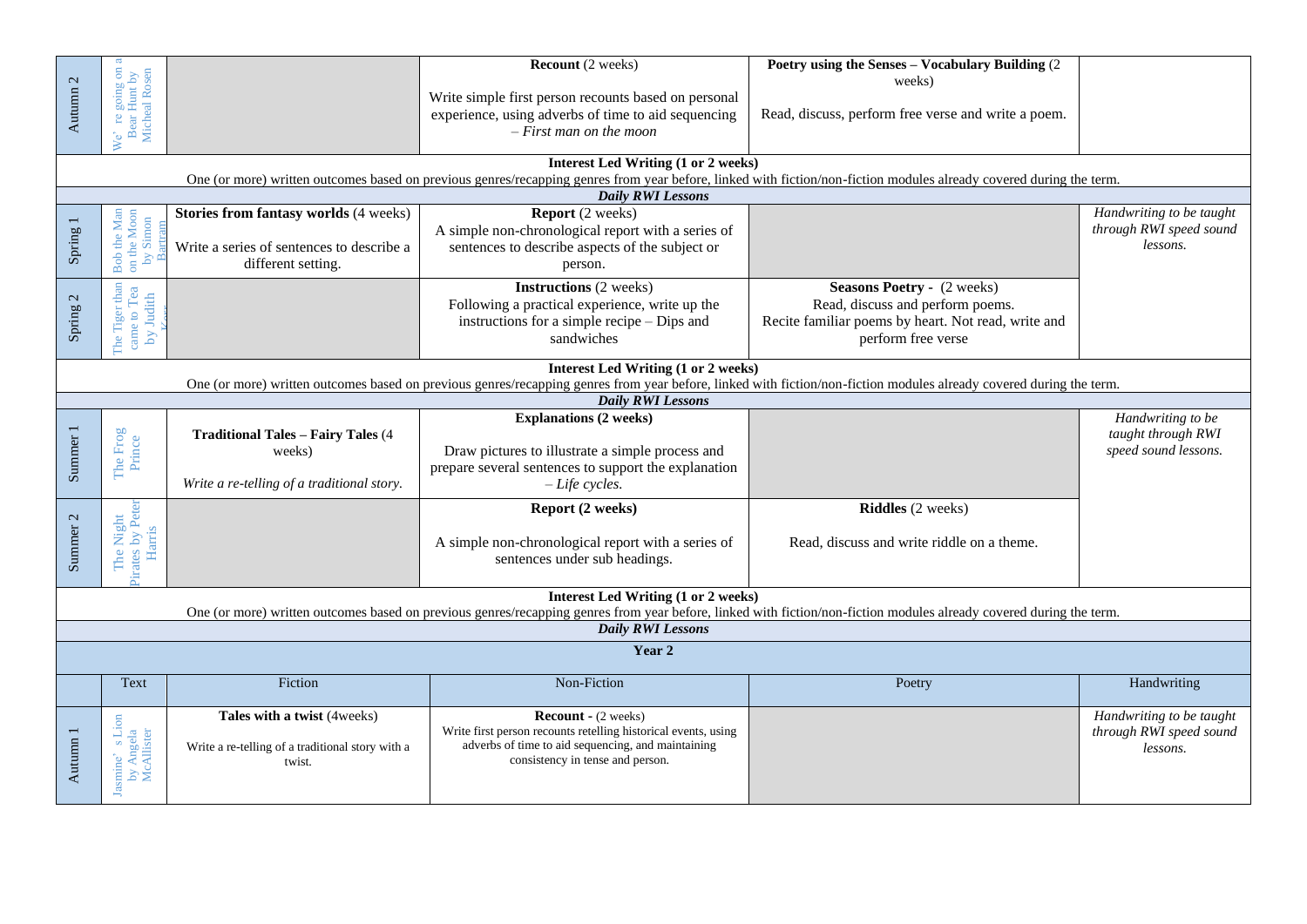| Autumn 2            | Express<br>Polar                                                                                                                                                                                                  |                                                                                                                                                                                         | <b>Report</b> (3 weeks)<br>Assemble information on a subject, sorting and categorising<br>information; use comparative language to describe and<br>differentiate                                                 | List Poems - Vocabulary Building (2 weeks)<br>Read list poems. Write and perform own versions.                    |                                                                                                                                                   | Discrete Cursive<br>Handwriting lesson (30<br>mins per week)                                                  |  |  |
|---------------------|-------------------------------------------------------------------------------------------------------------------------------------------------------------------------------------------------------------------|-----------------------------------------------------------------------------------------------------------------------------------------------------------------------------------------|------------------------------------------------------------------------------------------------------------------------------------------------------------------------------------------------------------------|-------------------------------------------------------------------------------------------------------------------|---------------------------------------------------------------------------------------------------------------------------------------------------|---------------------------------------------------------------------------------------------------------------|--|--|
|                     | <b>Interest Led Writing (1 or 2 weeks)</b>                                                                                                                                                                        |                                                                                                                                                                                         |                                                                                                                                                                                                                  |                                                                                                                   |                                                                                                                                                   |                                                                                                               |  |  |
|                     |                                                                                                                                                                                                                   |                                                                                                                                                                                         | One (or more) written outcomes based on previous genres/recapping genres from year before, linked with fiction/non-fiction modules already covered during the term.                                              |                                                                                                                   |                                                                                                                                                   |                                                                                                               |  |  |
|                     |                                                                                                                                                                                                                   |                                                                                                                                                                                         | <b>Daily RWI Lessons</b>                                                                                                                                                                                         |                                                                                                                   |                                                                                                                                                   |                                                                                                               |  |  |
| Spring 1            | Gorilla by<br>Anthony Browne                                                                                                                                                                                      | Stories by the same author<br>$(4 \text{ weeks})$<br>Use an author's style/theme as a model to<br>write a new story.                                                                    |                                                                                                                                                                                                                  |                                                                                                                   |                                                                                                                                                   | Handwriting to be taught<br>through RWI speed sound<br>lessons.<br>Discrete Cursive<br>Handwriting lesson (30 |  |  |
| Spring 2            | Bog Baby By<br>Jeanne Willis                                                                                                                                                                                      |                                                                                                                                                                                         | <b>Explanation (3 weeks)</b><br>Following practical tasks, produce a simple<br>flowchart or cyclical diagram and record a series of<br>sentences to support the explanation.                                     | Acrostic poetry (2 week)<br>Read, discuss and perform poems. Write acrostic<br>poems on a theme.                  |                                                                                                                                                   | mins per week)                                                                                                |  |  |
|                     |                                                                                                                                                                                                                   |                                                                                                                                                                                         | <b>Interest Led Writing (1 or 2 weeks)</b>                                                                                                                                                                       |                                                                                                                   |                                                                                                                                                   |                                                                                                               |  |  |
|                     |                                                                                                                                                                                                                   |                                                                                                                                                                                         | One (or more) written outcomes based on previous genres/recapping genres from year before, linked with fiction/non-fiction modules already covered during the term.<br>Daily RWI Lessons/Guided reading sessions |                                                                                                                   |                                                                                                                                                   |                                                                                                               |  |  |
|                     |                                                                                                                                                                                                                   |                                                                                                                                                                                         |                                                                                                                                                                                                                  |                                                                                                                   |                                                                                                                                                   |                                                                                                               |  |  |
| Summer 1            |                                                                                                                                                                                                                   | <b>Extended stories with structure (3 weeks)</b><br>Identify key sections in extended stories.<br>Lead on to writing their own story with an<br>opening, dilemma and events to resolve. | <b>Instructions (2 weeks)</b><br>Write a series of fiction-based instructions (i.e. 'How<br>to trap an ogre'), including diagrams.                                                                               | Free verse poetry - vocabulary building (1 week)<br>Read, write and perform free verse.                           |                                                                                                                                                   | Handwriting to be taught<br>through RWI speed sound<br>lessons.<br>Discrete Cursive                           |  |  |
| Summer 2            | Lost and Found<br>By Oliver Jeffers                                                                                                                                                                               |                                                                                                                                                                                         | <b>Explanation (2 weeks)</b><br>Produce a flowchart, ensuring content is clearly<br>sequenced - How to read a map, how to be an<br>explorer etc.                                                                 | Take one poet – poetry appreciation (2 weeks)<br>Personal responses to poetry, recite familiar poems by<br>heart. |                                                                                                                                                   | Handwriting lesson (30<br>mins per week)                                                                      |  |  |
|                     | <b>Interest Led Writing (1 or 2 weeks)</b><br>One (or more) written outcomes based on previous genres/recapping genres from year before, linked with fiction/non-fiction modules already covered during the term. |                                                                                                                                                                                         |                                                                                                                                                                                                                  |                                                                                                                   |                                                                                                                                                   |                                                                                                               |  |  |
|                     | Daily RWI Lessons/Guided reading sessions                                                                                                                                                                         |                                                                                                                                                                                         |                                                                                                                                                                                                                  |                                                                                                                   |                                                                                                                                                   |                                                                                                               |  |  |
|                     | Year 3                                                                                                                                                                                                            |                                                                                                                                                                                         |                                                                                                                                                                                                                  |                                                                                                                   |                                                                                                                                                   |                                                                                                               |  |  |
|                     | Text                                                                                                                                                                                                              | Fiction                                                                                                                                                                                 | Non-Fiction                                                                                                                                                                                                      | Poetry                                                                                                            |                                                                                                                                                   | Handwriting                                                                                                   |  |  |
| Autumn <sub>1</sub> | The Snow Queen<br>By Hans<br>Christian                                                                                                                                                                            | <b>Traditional tales - fables</b><br>$(4 \text{ weeks})$<br>Read and discuss existing fables. Write a<br>new fable to convey a moral.                                                   | <b>Persuasion (3 weeks)</b><br>Present a point of view in the form of a letter<br>linking points persuasively and selecting style<br>and vocabulary appropriate to the reader.                                   |                                                                                                                   | ai unjoined<br>Diagonal join no ascender ai<br>• wh unjoined<br>horizontal join to ascender wh<br>ow unjoined<br>• horizontal join no ascender ow |                                                                                                               |  |  |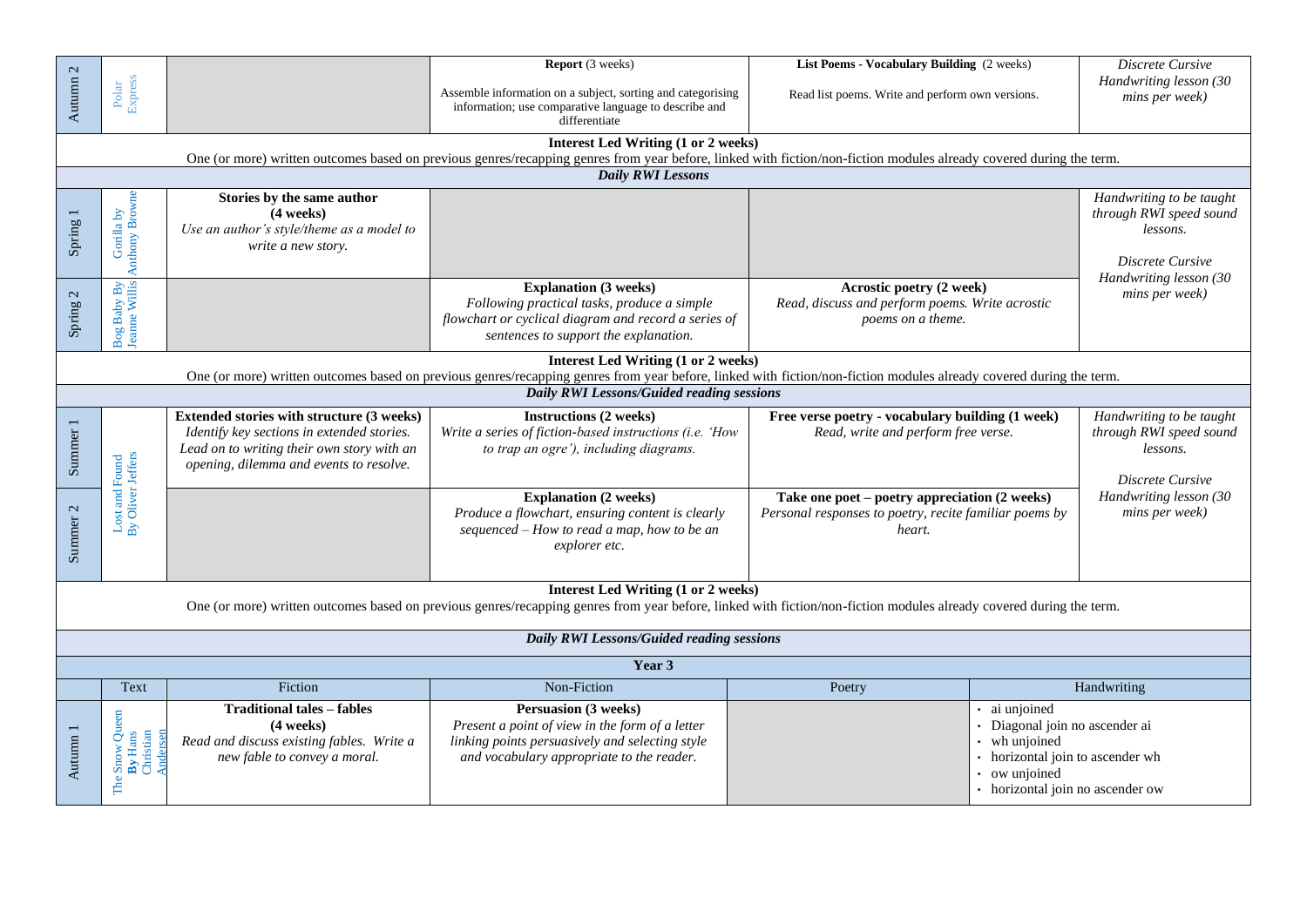| Autumn 2            |                                                                                                                                                                                                                   |                                                                                                                                                                                     | <b>Instructions (2 weeks)</b><br>Write and evaluate a range of instructions,<br>including directions.                                                                                                             | Poems with structure - limericks<br>(2 weeks)<br>Read, build vocabulary and perform<br>limericks. Recite familiar limericks by<br>heart. Children write their own<br>limericks. | Diagonal join to ascender th, ch<br>Diagonal join no ascender ai ay<br>Diagonal join no ascender ir er<br>Horizontal join to ascender wh, oh<br>Horizontal join no ascender ow, ou<br>Diagonal join to e ie, ue |  |  |
|---------------------|-------------------------------------------------------------------------------------------------------------------------------------------------------------------------------------------------------------------|-------------------------------------------------------------------------------------------------------------------------------------------------------------------------------------|-------------------------------------------------------------------------------------------------------------------------------------------------------------------------------------------------------------------|---------------------------------------------------------------------------------------------------------------------------------------------------------------------------------|-----------------------------------------------------------------------------------------------------------------------------------------------------------------------------------------------------------------|--|--|
|                     |                                                                                                                                                                                                                   |                                                                                                                                                                                     | <b>Interest Led Writing (1 or 2 weeks)</b><br>One (or more) written outcomes based on previous genres/recapping genres from year before, linked with fiction/non-fiction modules already covered during the term. |                                                                                                                                                                                 |                                                                                                                                                                                                                 |  |  |
| Spring 1            |                                                                                                                                                                                                                   | Author's style (3 weeks)<br>Re-write/add new sections using the<br>author's style and vocabulary.                                                                                   | Biography (2 weeks)<br>Look at the structure of this text type. Recreate<br>the structure using information about the author.                                                                                     |                                                                                                                                                                                 | Horizontal join to e oe, ve<br>Introducing ee<br>Diagonal join no ascender le<br>Numbers $1 - 100$<br>Diagonal join to anticlockwise letter ea, igh,                                                            |  |  |
| Spring 2            | Charlie and the Chocolate Factory<br>By Roald Dahl                                                                                                                                                                |                                                                                                                                                                                     | <b>Explanation (2 weeks)</b><br>Create and use a flowchart to write an<br>explanation of a process, ensuring relevant<br>details are included and accounts ended<br>effectively.                                  | Take one poet - poetry appreciation<br>$(2$ weeks)<br>Personal responses to poetry, recite<br>familiar poems by heart.                                                          | dg, ng<br>Horizontal join to anticlockwise letter oo,<br>oa, wa, wo<br>Mixed joins for three letters air, ear, oor,<br>our, ing<br>Diagonal join to ascender ck, al, el, at, il, ill                            |  |  |
|                     | <b>Interest Led Writing (1 or 2 weeks)</b><br>One (or more) written outcomes based on previous genres/recapping genres from year before, linked with fiction/non-fiction modules already covered during the term. |                                                                                                                                                                                     |                                                                                                                                                                                                                   |                                                                                                                                                                                 |                                                                                                                                                                                                                 |  |  |
| Summer 1            |                                                                                                                                                                                                                   | <b>Adventure stories (3 weeks)</b><br>Look at structure in stories and lead on to<br>writing their own story with an opening,<br>dilemma and events to resolve.                     | Recount (2 weeks)<br>Write in first person giving opinions and<br>emotions of what happened in a historical era.<br>Discuss the difference between fact and opinion.                                              |                                                                                                                                                                                 | Diagonal join no ascender ui, ey, aw, ur, an,<br>ip<br>Horizontal join to ascender ok, ot, ob, ol<br>Horizontal join no ascender oi, oy, on, op,<br>O <sub>V</sub>                                              |  |  |
| Summer <sub>2</sub> | Escape from Pompeii<br>By Christina Balit                                                                                                                                                                         |                                                                                                                                                                                     | Newspaper report (2 weeks)<br>Teacher demonstrates research and note-taking<br>techniques using information and ICT texts on a<br>subject and using a spider gram to organise the<br>information.                 | Poems with structure - haiku, tanka<br>and kennings (1 weeks)<br>Read and write haiku, tanka and<br>kennings based on a theme.                                                  | Diagonal join to anticlockwise letter ed, cc,<br>eg, ic, ad, ug, dd, ag<br>Horizontal join to anticlockwise letters oc,<br>og, od, va, vo<br>Capitals<br>Joining words no ascenders or descenders               |  |  |
|                     | <b>Interest Led Writing (1 or 2 weeks)</b><br>One (or more) written outcomes based on previous genres/recapping genres from year before, linked with fiction/non-fiction modules already covered during the term. |                                                                                                                                                                                     |                                                                                                                                                                                                                   |                                                                                                                                                                                 |                                                                                                                                                                                                                 |  |  |
|                     |                                                                                                                                                                                                                   |                                                                                                                                                                                     | Year 4                                                                                                                                                                                                            |                                                                                                                                                                                 |                                                                                                                                                                                                                 |  |  |
|                     | Text                                                                                                                                                                                                              | Fiction                                                                                                                                                                             | Non-Fiction                                                                                                                                                                                                       | Poetry                                                                                                                                                                          | Handwriting                                                                                                                                                                                                     |  |  |
| Autumn              | Chronicles By Tony<br>DiTerlizzi and Holly<br>Black<br>The Spiderwick                                                                                                                                             | Stories in a fantasy setting<br>(3 weeks)<br>Children can identify different genres and<br>the features. Children will write to<br>demonstrate their understanding of the<br>genre. |                                                                                                                                                                                                                   | Poetic features (2 weeks)<br>Children can identify similes and<br>metaphors. They can apply this in some<br>of their own poetry.                                                | Joining words parallel ascenders<br>Joining s to ascenders sh, sl, st, sk<br>Joining s no ascenders sw, si, se, sm, sn, sp<br>su<br>Joining so to anticlockwise letters sa, sc, sd,<br>sg, so, sq               |  |  |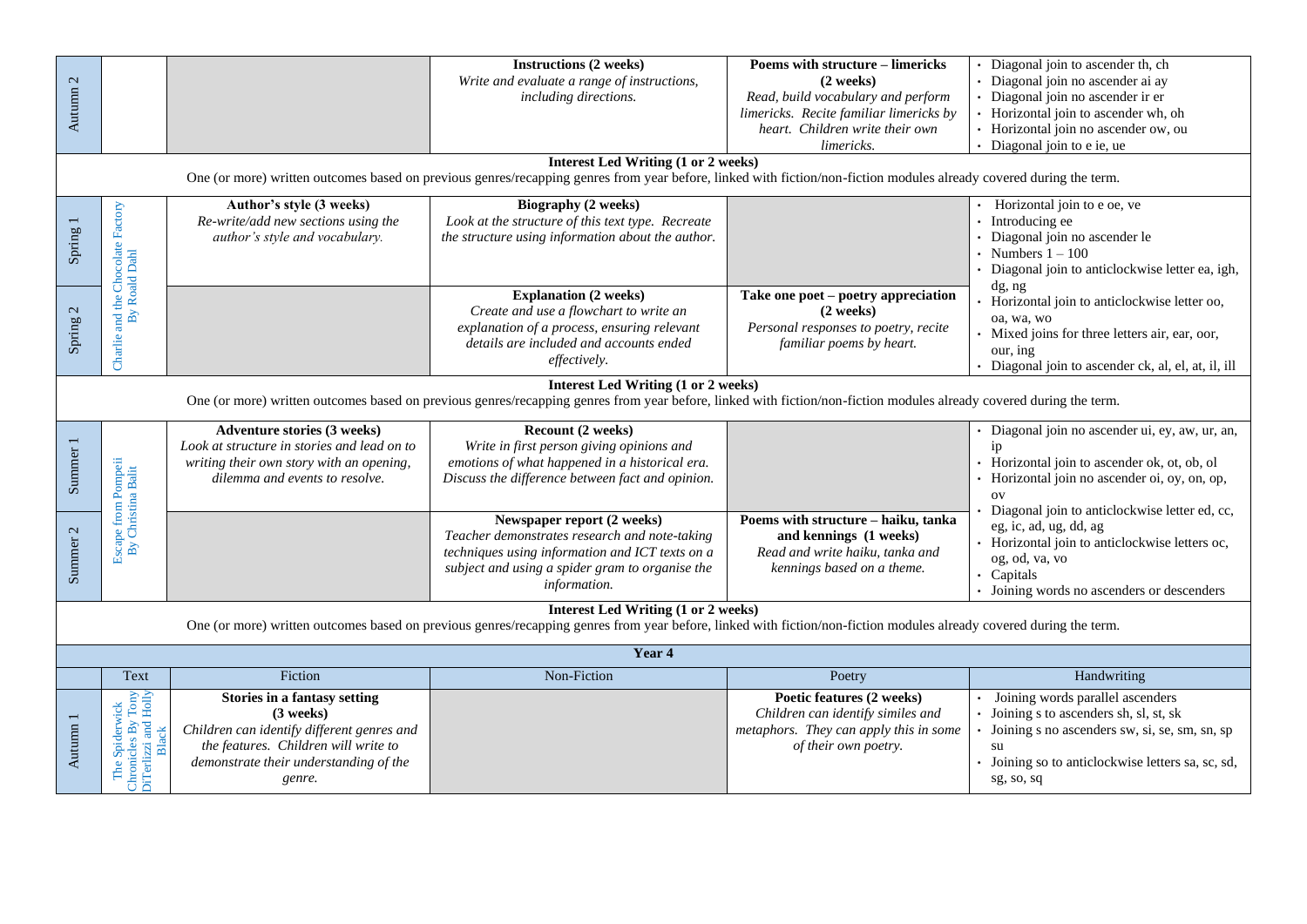| Autumn <sub>2</sub> |                                                                                                                                                                                                                   | Wordless picture books (1 week)<br>Explore wordless books and add dialogue<br>to help move the plot forward.                                                                             | Report (2 weeks)<br>Write own report independently based on notes<br>gathered from several sources. Explore different<br>styles of reports and the links between fact and<br>opinion.                             |                                                                                                                             | Joining r to ascenders rb, rh, rk, rl, rt<br>Joining r no ascenders ri, ru, rn, rp<br>· Joining r to anticlockwise letter ra, rd, rg, ro<br>Joining r to e are, ere, ure, ore, ire<br>Break letters g, j, y, f, b, p, x, z        |  |
|---------------------|-------------------------------------------------------------------------------------------------------------------------------------------------------------------------------------------------------------------|------------------------------------------------------------------------------------------------------------------------------------------------------------------------------------------|-------------------------------------------------------------------------------------------------------------------------------------------------------------------------------------------------------------------|-----------------------------------------------------------------------------------------------------------------------------|-----------------------------------------------------------------------------------------------------------------------------------------------------------------------------------------------------------------------------------|--|
|                     |                                                                                                                                                                                                                   |                                                                                                                                                                                          | <b>Interest Led Writing (1 or 2 weeks)</b><br>One (or more) written outcomes based on previous genres/recapping genres from year before, linked with fiction/non-fiction modules already covered during the term. |                                                                                                                             |                                                                                                                                                                                                                                   |  |
| Spring 1            | Macbeth<br>By William Shakespeare                                                                                                                                                                                 | Fiction from our literary heritage (3<br>weeks)<br>Explore a text in detail. Write in the style<br>of the author to complete sections/full<br>version of the stories.                    |                                                                                                                                                                                                                   |                                                                                                                             | Letter spacing<br>Spacing between words<br>Joins to s as, es, is, os, ws, ns, ds, ls, ts, ks<br>Joining ed and ing<br>Parallel ascenders<br>Joining to f if, ef, af, of                                                           |  |
| Spring 2            |                                                                                                                                                                                                                   |                                                                                                                                                                                          | <b>Persuasion (2 weeks)</b><br>Assemble and sequence points in order to plan<br>the presentation of a point of view, using graphs,<br>images, visual aids to make the view more<br>convincing.                    | Poetry with structure (2 weeks)<br>Read, write and perform basic<br>narrative, free verse and ballads.                      | Joining f to an ascender fl, ft,<br>Joining f no ascender fe, fi, fu, fr, fy<br>· Joining f to anticlockwise letter fo, fa                                                                                                        |  |
|                     |                                                                                                                                                                                                                   |                                                                                                                                                                                          | <b>Interest Led Writing (1 or 2 weeks)</b><br>One (or more) written outcomes based on previous genres/recapping genres from year before, linked with fiction/non-fiction modules already covered during the term. |                                                                                                                             |                                                                                                                                                                                                                                   |  |
| Summer <sub>1</sub> |                                                                                                                                                                                                                   | <b>Stories from other cultures</b><br>$(3$ weeks)<br>Use a story structure and apply it to<br>writing in a specific genre.                                                               | Discussion (2 weeks)<br>Consider different sides of an argument and<br>decide on a course of action, summarising your<br>reasons.                                                                                 |                                                                                                                             | Joining ff<br>Joining rr<br>• Joining ss<br>Joining qu<br>Diagonal join from p and b to ascender ph,                                                                                                                              |  |
| Summer <sub>2</sub> | Tales told in Tents<br>Sally Pomme Clayton<br>By                                                                                                                                                                  |                                                                                                                                                                                          | <b>Explanation (2 weeks)</b><br>Create and use a flowchart to write an<br>explanation of a process. Include an<br>introduction, diagrams and a conclusion.                                                        | Performance poetry (2 weeks)<br>Read, write and perform free verse.<br>Perform a poem using tone, volume and<br>expression. | pl, bl<br>Parallel ascenders and descenders<br>Horizontal join from r to anticlockwise letter<br>rs<br><b>Break letters</b><br>Capital letters                                                                                    |  |
|                     | <b>Interest Led Writing (1 or 2 weeks)</b><br>One (or more) written outcomes based on previous genres/recapping genres from year before, linked with fiction/non-fiction modules already covered during the term. |                                                                                                                                                                                          |                                                                                                                                                                                                                   |                                                                                                                             |                                                                                                                                                                                                                                   |  |
|                     |                                                                                                                                                                                                                   | Fiction                                                                                                                                                                                  | Year 5<br>Non-Fiction                                                                                                                                                                                             |                                                                                                                             |                                                                                                                                                                                                                                   |  |
| Autumn 1            | Text<br>Viking Boy<br>By Tony<br>Bradman                                                                                                                                                                          | Stories with a historical setting (3<br>weeks)<br>Children can identify different genres and<br>the features. Children will write to<br>demonstrate their understanding of the<br>genre. | Recount (2 weeks)<br>Compose a biographical account based on<br>research.                                                                                                                                         | Poetry                                                                                                                      | Handwriting<br>Diagonal join from p and b no ascender bu,<br>bi, be, pu, pi, pe<br>Diagonal join from p and b to anticlockwise<br>letter pa, po, ps, ba, bo, bs<br>Parallel ascenders and descenders bb, pp<br>Break letters x, z |  |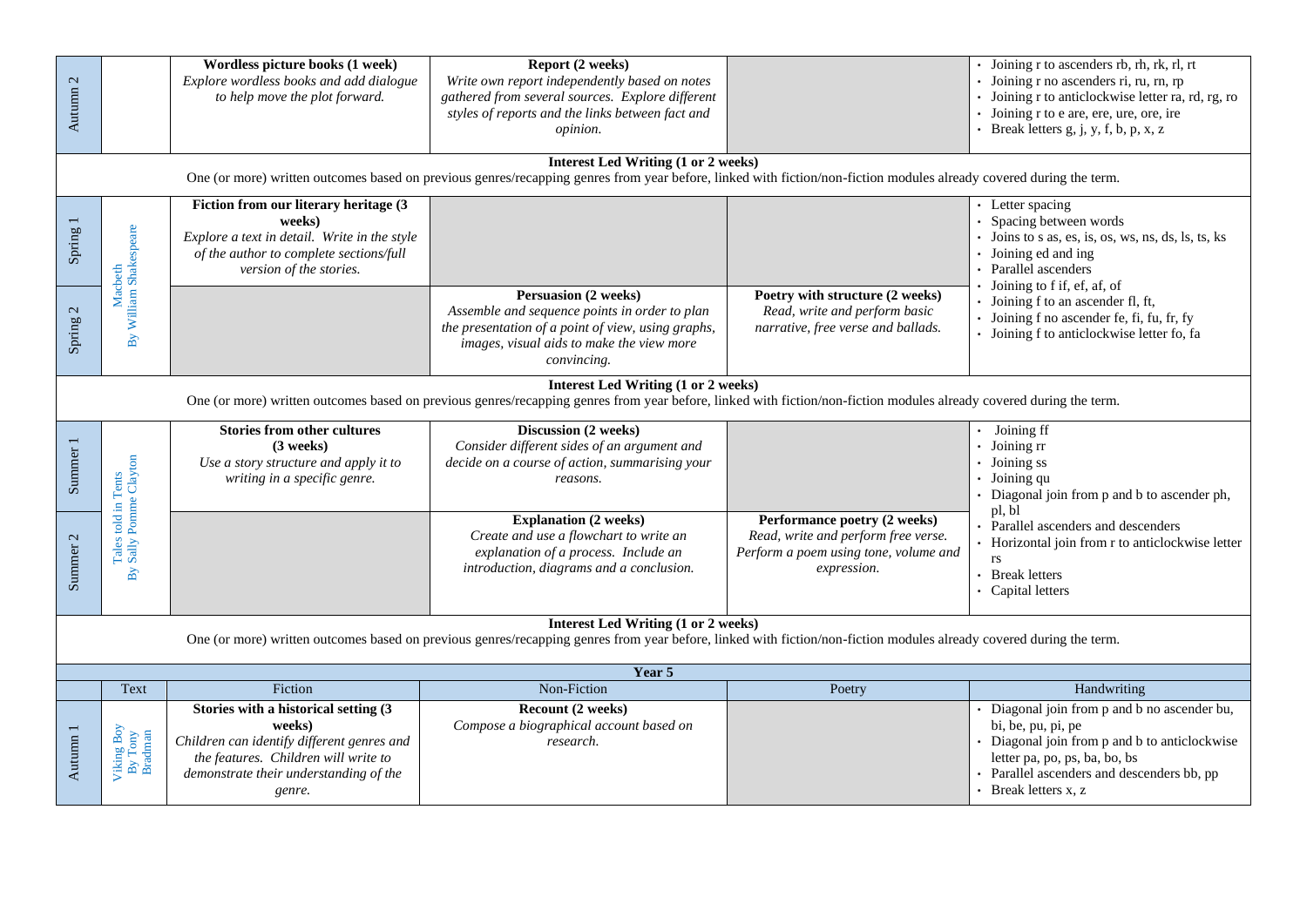| $\sim$<br>Autumn    |                                                                                                                                                                                                                   |                                                                                                                                                                              | <b>Instructions (2 weeks)</b><br>Detailed instructions with clear introduction and<br>conclusion tailored for a range of different<br><i>audiences.</i>                                                           | Poetic features (2 weeks)<br>Children can identify similes,<br>metaphors, personification, lists,<br>alliteration and onomatopoeia. They<br>can apply this in some of their own<br>poetry. | Spacing<br>Consistent size<br>Relative size of capitals<br>Speed and fluency                                                                                                                                                                                               |  |
|---------------------|-------------------------------------------------------------------------------------------------------------------------------------------------------------------------------------------------------------------|------------------------------------------------------------------------------------------------------------------------------------------------------------------------------|-------------------------------------------------------------------------------------------------------------------------------------------------------------------------------------------------------------------|--------------------------------------------------------------------------------------------------------------------------------------------------------------------------------------------|----------------------------------------------------------------------------------------------------------------------------------------------------------------------------------------------------------------------------------------------------------------------------|--|
|                     |                                                                                                                                                                                                                   |                                                                                                                                                                              | <b>Interest Led Writing (1 or 2 weeks)</b><br>One (or more) written outcomes based on previous genres/recapping genres from year before, linked with fiction/non-fiction modules already covered during the term. |                                                                                                                                                                                            |                                                                                                                                                                                                                                                                            |  |
| Spring              |                                                                                                                                                                                                                   | Myths and legends (3 weeks)<br>Reflect on the main character of the<br>legend from different viewpoints. Re-tell<br>the story from several different<br><i>perspectives.</i> | <b>Persuasion (2 weeks)</b><br>Show through a range of writing an understanding<br>of how persuasive writing can be adapted for<br>different audiences and purposes.                                              |                                                                                                                                                                                            | Sloped writing horizontal join to anticlockwise<br>letter oo, oa, wa, va, vo<br>Sloped writing joinig from r ra, re, ri, ro, ru<br>Sloped writing joining from s sh, su, sc, sl, sw, sp<br>Parallel ascenders<br><b>Break letters</b>                                      |  |
| Spring 2            | Ancient Greek Myths and Legends<br>https://classictales.co.uk/                                                                                                                                                    |                                                                                                                                                                              | Report (2 weeks)<br>Write a report, in the form of an information<br>leaflet, in which two or more subjects are<br>compared.                                                                                      | Spoken word poetry/rap (1 weeks)<br>Read, write and perform free verse.<br>Listen to, read and respond to raps.<br>Experiment with writing their own.                                      | Sloped writing proportion joining from f to<br>ascender $fl$ , $ft$ Sloped writing size joining from $f$<br>no ascender fa, fe, fi, fo, fu<br>Sloped writing diagonal join to ascender th, sh,<br>nb, nd, ht, st<br>Writing longer words<br>Speed and fluency              |  |
|                     |                                                                                                                                                                                                                   |                                                                                                                                                                              | <b>Interest Led Writing (1 or 2 weeks)</b><br>One (or more) written outcomes based on previous genres/recapping genres from year before, linked with fiction/non-fiction modules already covered during the term. |                                                                                                                                                                                            |                                                                                                                                                                                                                                                                            |  |
| Summer 1            | Room 13 By Robert Swindles<br>The Highwayman By Alfred Noyes                                                                                                                                                      | Stories with suspense and mystery (3<br>weeks)<br>Develop skills of building up atmosphere<br>in writing e.g. passages building up<br>tension.                               | <b>Explanation (2 weeks)</b><br>Create a flowchart to explain how a new invention<br>works; use the notes to write an explanation using<br>an impersonal style.                                                   |                                                                                                                                                                                            | Sloped writing diagonal join no ascender ai,<br>ay, kn, er, ie, en<br>Sloped writing diagonal join to<br>anticlockwise letter ac, sc, bo, da, ea, ho<br>Sloped writing horizontal join to ascender<br>wh, wl, oh, ol, of, ob<br>Sloped writing horizontal join no ascender |  |
| Summer <sub>2</sub> |                                                                                                                                                                                                                   |                                                                                                                                                                              | Discussion (2 weeks)<br>Write up a balanced discussion presenting two<br>sides of an argument, following a debate.                                                                                                | <b>Narrative Poems (2 weeks)</b><br>Read, discuss and perform The<br>Highway Man. Write an adapted<br>version in the same style.                                                           | oi, oy, ou, op, ve<br>Writing at speed<br>Improving fluency<br>Speed and fluency                                                                                                                                                                                           |  |
|                     | <b>Interest Led Writing (1 or 2 weeks)</b><br>One (or more) written outcomes based on previous genres/recapping genres from year before, linked with fiction/non-fiction modules already covered during the term. |                                                                                                                                                                              |                                                                                                                                                                                                                   |                                                                                                                                                                                            |                                                                                                                                                                                                                                                                            |  |

| Year 6               |                                                                                                                                                                                                                    |                                                                                                                                                            |        |                                                                                                                                                                                                                                                                      |  |  |
|----------------------|--------------------------------------------------------------------------------------------------------------------------------------------------------------------------------------------------------------------|------------------------------------------------------------------------------------------------------------------------------------------------------------|--------|----------------------------------------------------------------------------------------------------------------------------------------------------------------------------------------------------------------------------------------------------------------------|--|--|
| Text                 | Fiction                                                                                                                                                                                                            | Non-Fiction                                                                                                                                                | Poetry | Handwriting                                                                                                                                                                                                                                                          |  |  |
| ءِ ڇ<br>nder<br>Pali | Review key narrative techniques<br>$(4 \text{ weeks})$<br>A single extended narrative, or several<br>narratives on a similar theme e.g.<br>autobiographical stories, each developing a<br>key narrative technique. | Journalistic writing (2 weeks)<br>A debate followed by a write-up which presents<br>and evaluates the opinions of multiple differing<br><i>viewpoints.</i> |        | Sloped writing at speed $ff$<br>Sloped writing at speed with legibility rr<br>Sloped writing size proportion and spacing ss<br>Sloped writing speed qu<br>Sloped writing joining p and b to ascenders ph, pl,<br>Joining p and b no ascenders bu, bi, pe, pu, pi, pr |  |  |